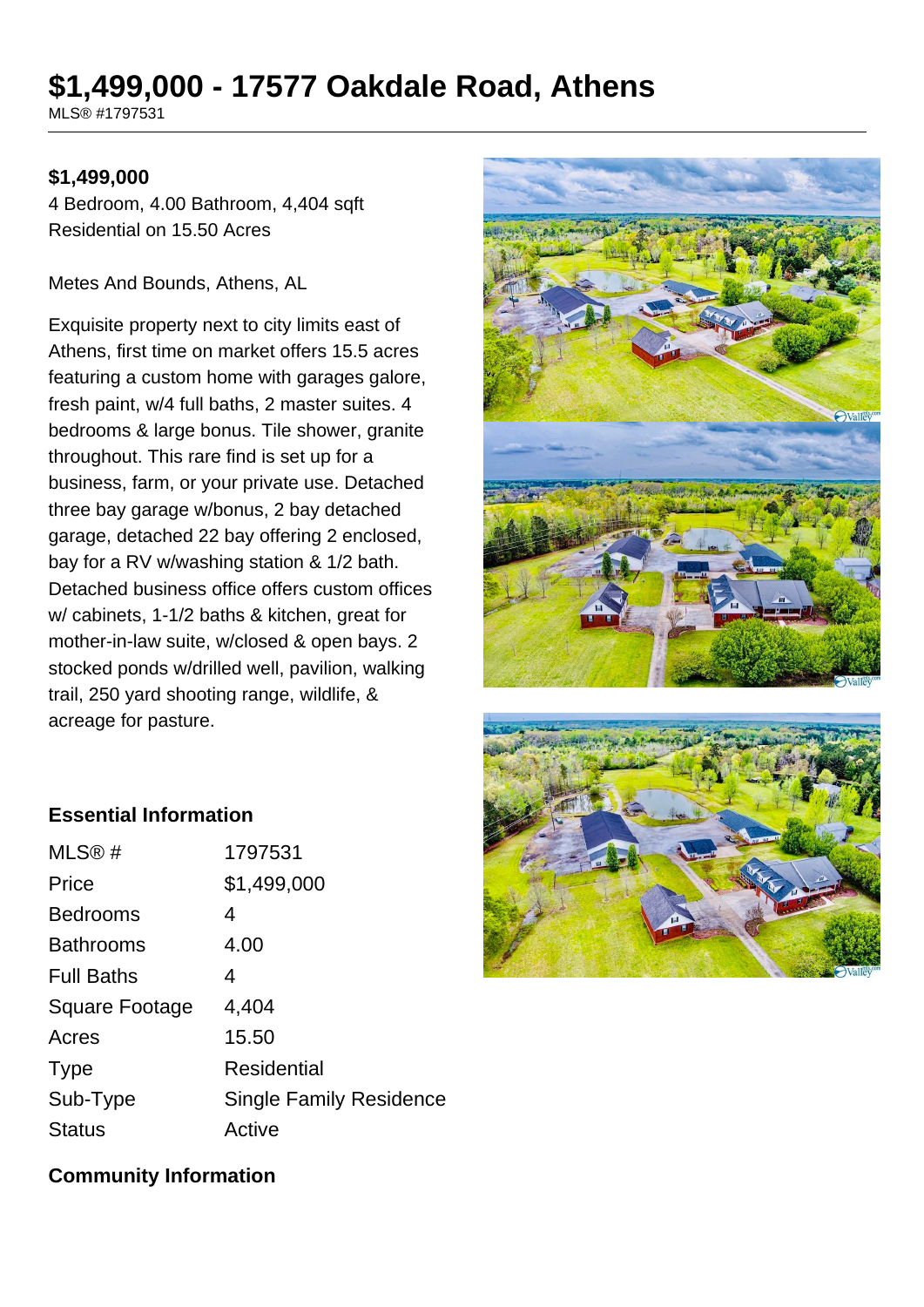| <b>Address</b>    | 17577 Oakdale Road                                                                               |  |
|-------------------|--------------------------------------------------------------------------------------------------|--|
| Subdivision       | <b>Metes And Bounds</b>                                                                          |  |
| City              | <b>Athens</b>                                                                                    |  |
| County            | <b>LIMESTONE</b>                                                                                 |  |
| <b>State</b>      | AL                                                                                               |  |
| Zip Code          | 35613                                                                                            |  |
| <b>Amenities</b>  |                                                                                                  |  |
| <b>Utilities</b>  | <b>Underground Utilities</b>                                                                     |  |
| Parking           | Attached, Detached, Garage Door Opener, Garage Faces Side, Three+<br>Car Carport, Two Car Garage |  |
| <b>Interior</b>   |                                                                                                  |  |
| Appliances        | Dishwasher, Gas Water Heater, Microwave, Range, Refrigerator,<br><b>Tankless Water Heater</b>    |  |
| Heating           | Central 1, Central 2                                                                             |  |
| Cooling           | Central 1, Central 2                                                                             |  |
| Fireplace         | Yes                                                                                              |  |
| # of Fireplaces   | $\mathbf 1$                                                                                      |  |
| <b>Fireplaces</b> | Gas Log, One                                                                                     |  |
| <b>Stories</b>    | One and One Half                                                                                 |  |

## **Exterior**

| Lot Description | <b>Views</b>        |
|-----------------|---------------------|
| <b>Windows</b>  | Double Pane Windows |

## **School Information**

| Elementary | <b>Creekside Elementary</b> |  |
|------------|-----------------------------|--|
| Middle     | East Limestone              |  |
| High       | East Limestone              |  |

## **Listing Details**

| Listing Office                       |   | Century 21 J And L Realty |  |  |  |
|--------------------------------------|---|---------------------------|--|--|--|
| <b>Listing Contact Phone</b>         |   | 256-233-2121              |  |  |  |
| Transaction Broker Compensation      |   |                           |  |  |  |
| <b>Buyer Agency Compensation 2.5</b> |   |                           |  |  |  |
| Foreclosure                          | N |                           |  |  |  |
| <b>Short Sale</b>                    | N |                           |  |  |  |

## **Financials**